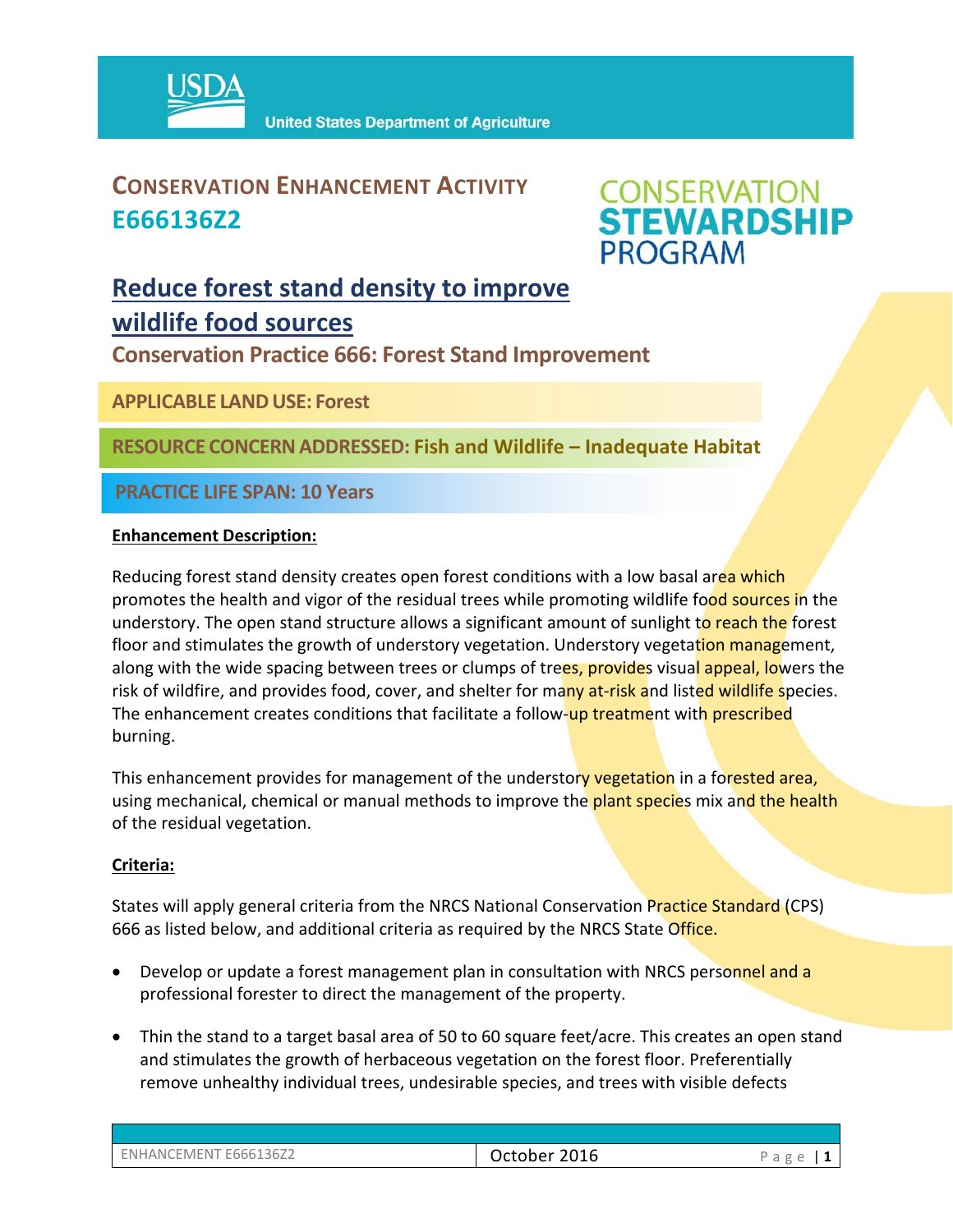

**United States Department of Agriculture** 

including forked or broken tops, thin crowns or damaged trunks. Retain desired species and individual trees with large healthy crowns and undamaged trunks.

# **CONSERVATION<br>STEWARDSHIP PROGRAM**

- The stand may have been previously thinned or may be in need of thinning. Merchantable trees may be sold. Reduce stand density sufficiently to get light to the forest floor. The overstory thinning must be completed prior to the understory treatment.
- Trees that cannot be sold may be cut or killed to reduce the canopy and allow sunlight to reach the forest floor. Use NRCS CPS Woody Residue Treatment (Code 384) as needed to treat felled wood.
- Minimize damage to residual trees during the thinning process.
- Time tree felling to avoid buildup of insect or disease populations.
- Understory vegetation in fire-adapted forest types will receive the greatest benefit from treatment with prescribed burning. Use NRCS CPS Prescribed Burning (Code 338), and follow all applicable federal, state and local laws. If prescribed burning is not feasible or not appropriate for the site, understory vegetation may be treated with mechanical methods like mulching, mowing, chainsaws, or small dozers.
- Control measures should be used on undesirable competing vegetation, to favor the development of desirable vegetative communities on the site. Vegetation may be treated by chemical methods such as spraying or single stem treatments, or mechanical methods like a heavy duty brush cutter or similar equipment. Refer to criteria in NRCS Conservation Practice Standard (CPS) Integrated Pest Management (Code 595).
- Implement forest stand improvement activities in ways that avoid or minimize soil erosion, compaction, rutting, and damage to remaining vegetation, and that maintain hydrologic conditions. Protect site resources by selecting the method, felling direction and timing of tree felling, and heavy equipment operation. For temporary access use NRCS CPS Forest Trails and Landings (Code 655), to protect soil and site resources from vehicle impacts.
- Where slash and debris will be generated, use NRCS CPS Woody Residue Treatment (Code 384) to appropriately treat slash and debris, as necessary, to assure that it will not present an unacceptable fire, safety, environmental, or pest hazard. Remaining woody material will be placed so that it does not interfere with the intended purpose or other management activities. Do not burn vegetative residues except where fire hazard or threats from diseases and insects are of concern or when other management objectives are best achieved through burning. When slash and other debris will be burned onsite use NRCS CPS Prescribed Burning (Code 338).

| <b>CEMENT E666136Z2</b><br>ENHANCF' | 2016<br>October | $\sigma$<br>-<br>d<br>$\overline{\phantom{a}}$<br>∼ |
|-------------------------------------|-----------------|-----------------------------------------------------|
|-------------------------------------|-----------------|-----------------------------------------------------|